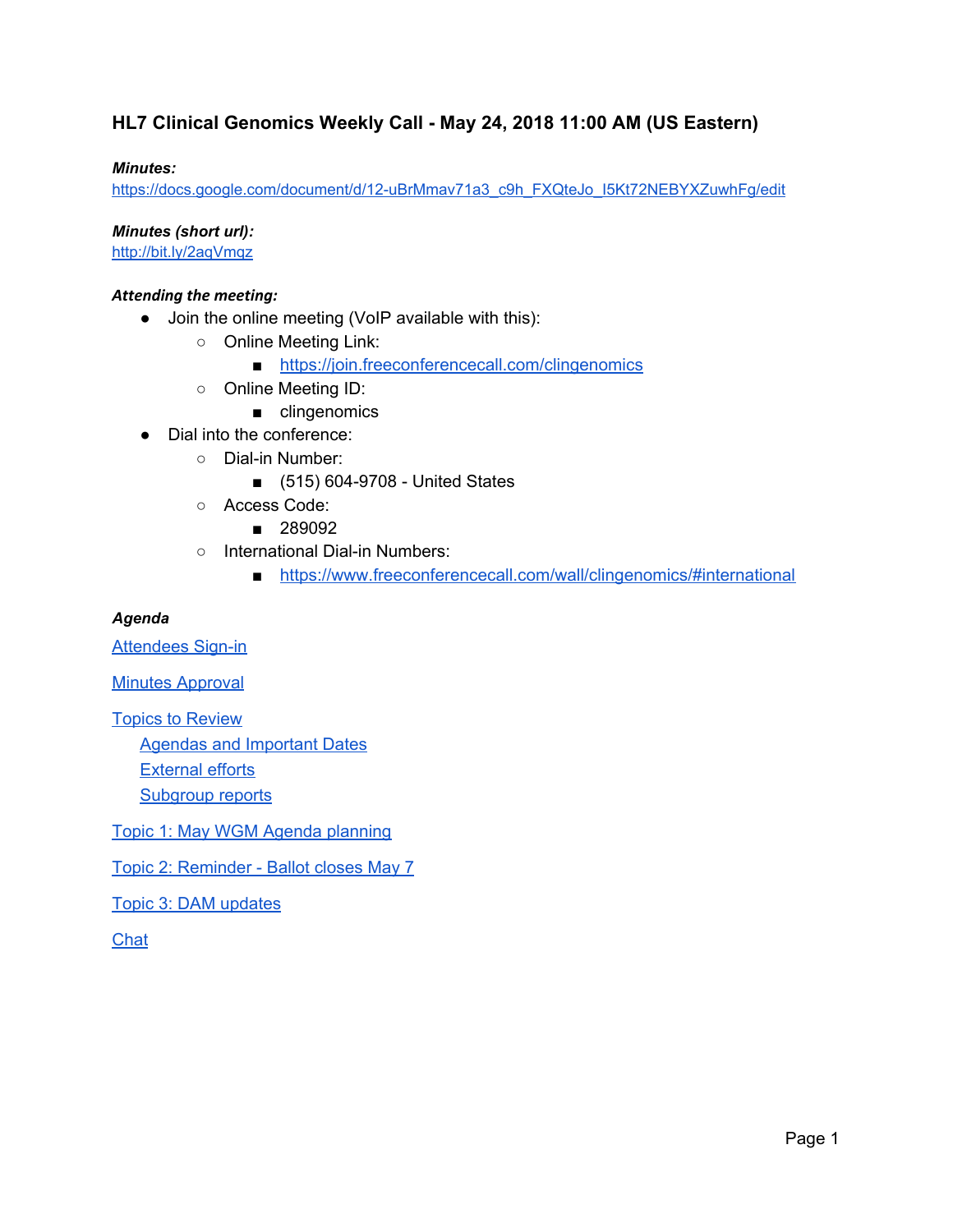# <span id="page-1-0"></span>Attendees Sign-in

(Presiding Chair: Kevin Power - Cerner - [kpower@cerner.com](mailto:kpower@cerner.com) )

- 1. Arthur Hermann Kaiser Permanente [arthur.hermann@kp.org](mailto:arthur.hermann@kp.org)
- 2. Bob Freimuth Mayo Clinic
- 3. Caterina Lasome AFMS [cat@ioninformatics.com](mailto:cat@ioninformatics.com)
- 4. Lloyd McKenzie Gevity Imckenzie@gevityinc.com
- 5. David Poloway BCH [dwpoloway@gmail.com](mailto:dwpoloway@gmail.com)
- 6. Bob Dolin Elimu [bdolin@elimu.io](mailto:bdolin@elimu.io)
- 7. Lei XMU [liulei6696@gmail.com](mailto:liulei6696@gmail.com)
- 8. Deepak Sharma Mayo Clinic [sharma.deepak2@mayo.edu](mailto:sharma.deepak2@mayo.edu)
- 9. Shennon Lu NLM [shennon.lu@nih.gov](mailto:shennon.lu@nih.gov)
- 10. Arpad Danos CIViC [adanos@wustl.edu](mailto:adanos@wustl.edu)
- 11. Amnon Ptashek Edico Genome [genptashek@gmail.com](mailto:genptashek@gmail.com)
- 12. Elizabeth Newton Kaiser Permanente [elizabeth.h.newton@kp.org](mailto:elizabeth.h.newton@kp.org)
- 13. Gil Alterovitz HMS/BCH- gilusa@gmail.com

14.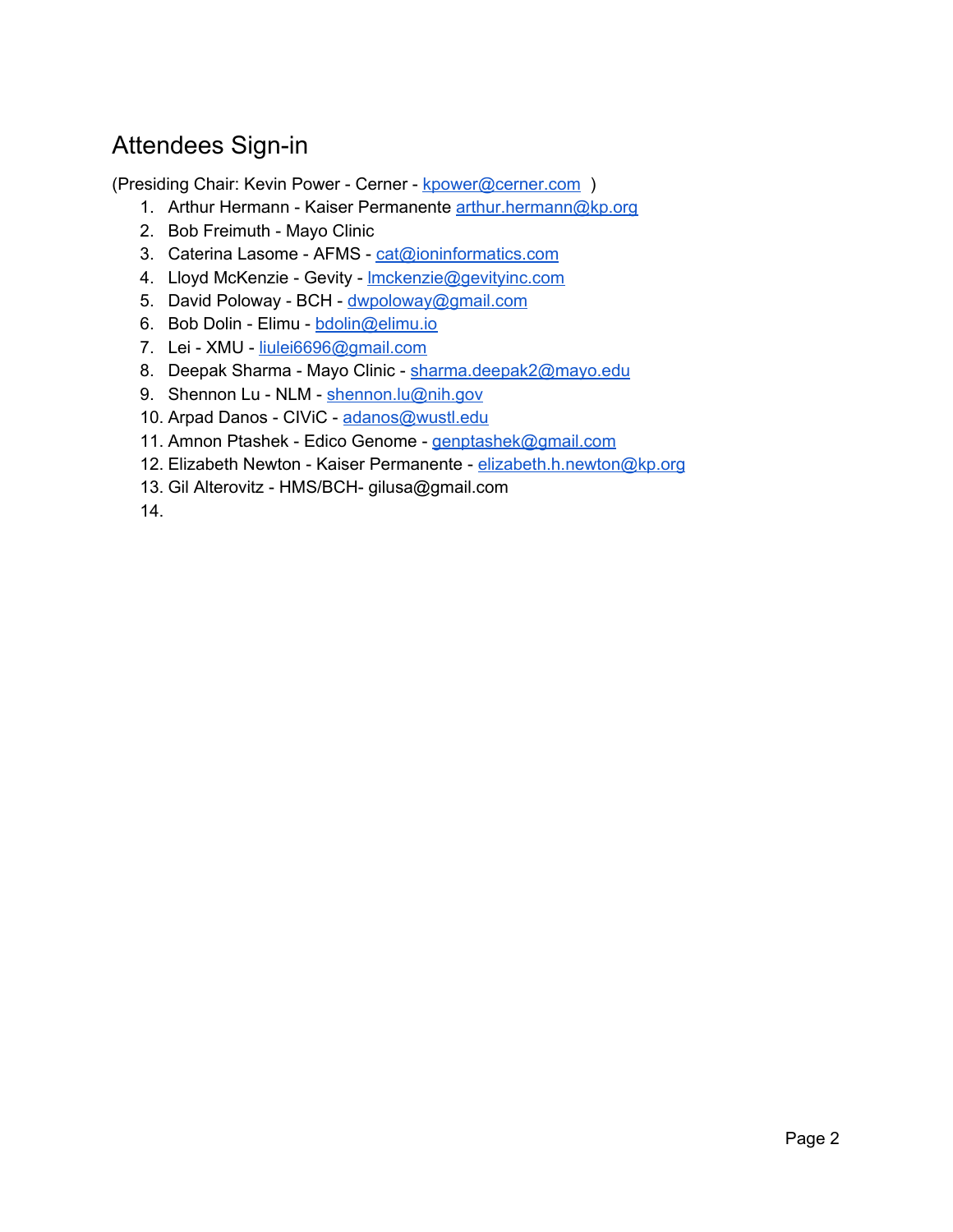# <span id="page-2-0"></span>Minutes Approval

- $\bullet$  Apr 17
	- [http://wiki.hl7.org/index.php?title=File:HL7\\_CG\\_20180417.pdf](http://wiki.hl7.org/index.php?title=File:HL7_CG_20180417.pdf)
	- motion/2nd to accept minutes Cat / Bob F
	- discussion None
	- Abstain / Nay / Yea:
		- 0/0/9
	- result -

# <span id="page-2-1"></span>Topics to Review

## <span id="page-2-2"></span>Agendas and Important Dates

| Date       | Co-Chair     | Agenda                                                                                                                                             | <b>Important Dates</b>                                                                                            |
|------------|--------------|----------------------------------------------------------------------------------------------------------------------------------------------------|-------------------------------------------------------------------------------------------------------------------|
| 6-Feb      | Kevin        | <b>WGM Review</b><br>Unification                                                                                                                   |                                                                                                                   |
| 13-Feb     | Bob M        | Unification                                                                                                                                        | Inform FMG of NIB: Feb 14 - done<br>HL7 Genomics Conference: Feb 20-<br>Feb <sub>21</sub>                         |
| $20 - Feb$ | Kevin        | Unification                                                                                                                                        | Connectathon proposals to FMG: Feb 21<br>NIB submission deadline: Feb 25 - done                                   |
| 27-Feb     | Bob F        | Unification                                                                                                                                        |                                                                                                                   |
| 6-Mar      | Kevin        | <b>FHIR connectathon proposal</b><br>Note for Sequence resource<br><b>CG FHIR PSS update</b><br>Unification                                        |                                                                                                                   |
| 13-Mar     | Bob M        | Vote on:<br>https://docs.google.com/document/<br>d/1gMJnjv7BNtnU8GlcEu7mchyga<br>AsJal5O1BMSY8ZOlFs/edit#headin<br>g=h.uonrk9s9aill<br>Unification |                                                                                                                   |
| 20-Mar     | <b>Kevin</b> | Unification                                                                                                                                        | May co-chair election - Amnon's term is<br>up, he may be re-elected. Others can be<br>nominated. The deadline for |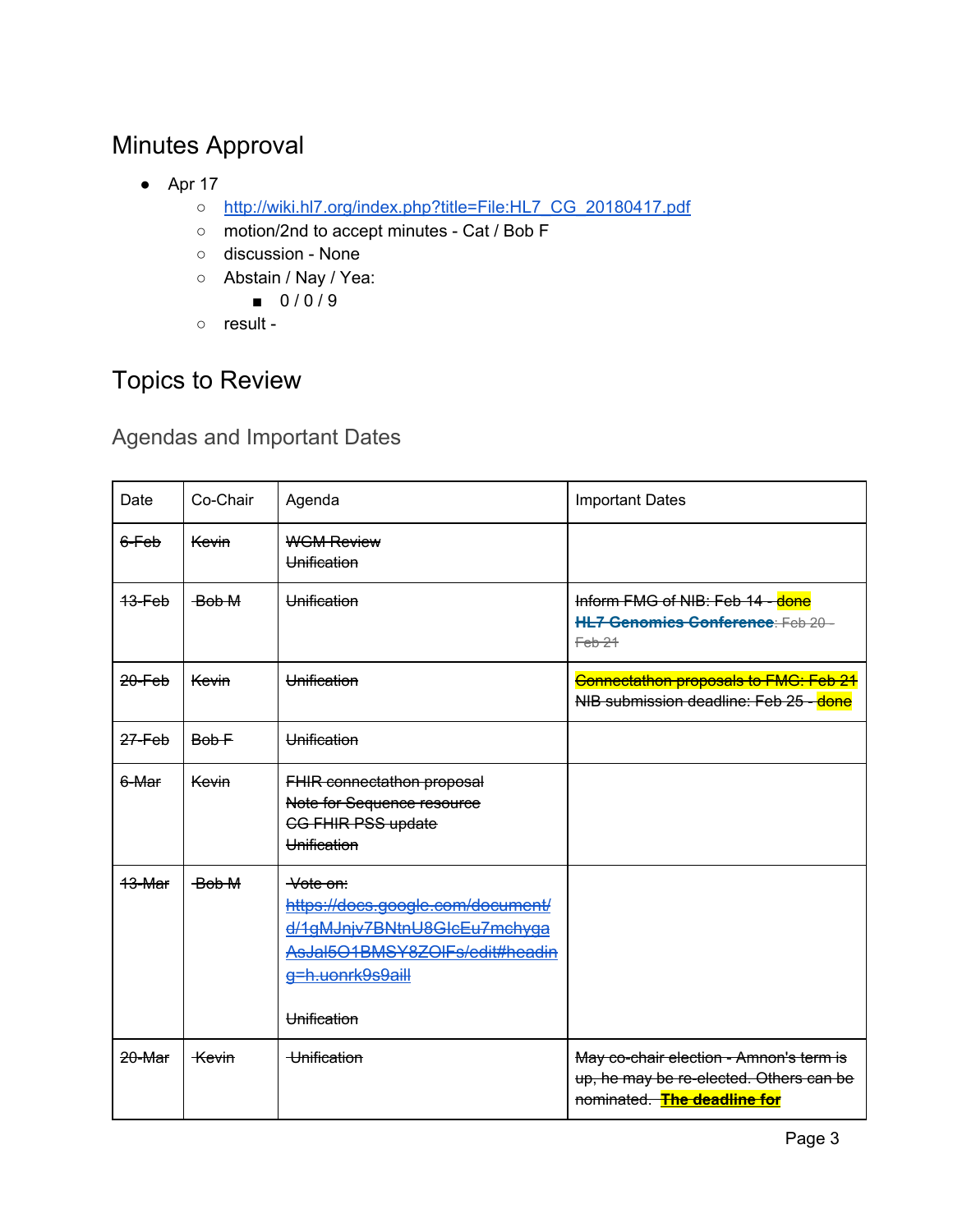|                                                                                                                  |                  |                                                                  | <b>nominations is 5:00 p.m. ET, Friday,</b><br><b>March 23, 2018.</b> Nominations submitted<br>after the deadline will not be accepted;<br>however, write-ins will be accepted<br>during the May WGM. |  |  |
|------------------------------------------------------------------------------------------------------------------|------------------|------------------------------------------------------------------|-------------------------------------------------------------------------------------------------------------------------------------------------------------------------------------------------------|--|--|
| 27-Mar                                                                                                           | Bob M            |                                                                  | <b>FHIR Final Content Freeze: April 1</b><br><b>Ballot Consensus Pool Sign-up April 5</b>                                                                                                             |  |  |
| 3-Apr                                                                                                            | Bob M            |                                                                  | <b>WGM Agenda planning</b><br><b>Ballot Consensus Pool Sign-up April 5</b><br>May 2018 Ballot opens: April 6                                                                                          |  |  |
| 10-Apr                                                                                                           | <del>Kevin</del> | WGM Agenda planning<br>Feedback tracking<br><b>FHIR Trackers</b> |                                                                                                                                                                                                       |  |  |
| 17-Apr                                                                                                           | <del>Kevin</del> | <b>FHIR Trackers</b>                                             |                                                                                                                                                                                                       |  |  |
| 24-Apr                                                                                                           | Kevin            | Review DAM updates                                               |                                                                                                                                                                                                       |  |  |
| 1-May                                                                                                            |                  | DAM - Vote on publication<br>Consortium for Agile Genomics - Gil | May 2018 Ballot closes: May 7                                                                                                                                                                         |  |  |
| 8-May                                                                                                            |                  |                                                                  |                                                                                                                                                                                                       |  |  |
| <b>May 2018 HL7 Working Group Meeting</b><br>May 12, 2018 to May 18, 2018 - Maritim Hotel Köln, Cologne, Germany |                  |                                                                  |                                                                                                                                                                                                       |  |  |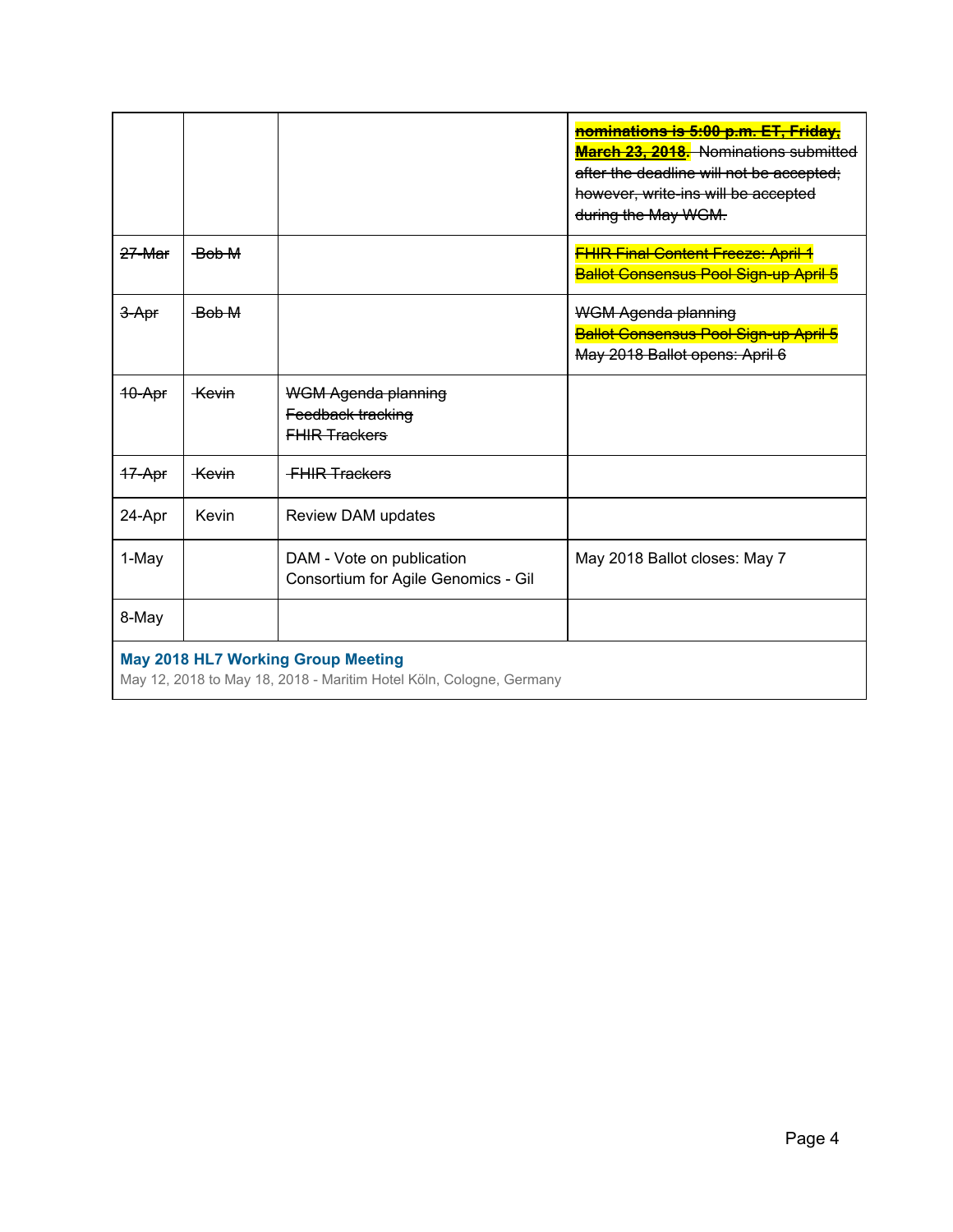### <span id="page-4-0"></span>External efforts

○

- Genomics/AI Conference update (Grant W)
- GA4GH Genomic Knowledge Standards (GKS) (leads: Bob Freimuth, Andy Yates) ○ See minutes from last week for an update
- DIGITiZe (aka National Academies) (Grant Wood, JD Nolen)  $\circ$
- ClinGen/ClinVar (Larry Babb, Bob Freimuth)
	- See minutes from last week for an update
- Variant Modelling Collaboration (VMC) (Larry Babb, Bob Freimuth)
	- See minutes from last week for an update
- CDISC PGx (Dorina B.)
- ONC Sync for Genes (Bob Freimuth)
	- See minutes from last week for an update

### <span id="page-4-1"></span>Subgroup reports

 $\circ$ 

- IM (Bob F)
	- [https://docs.google.com/document/d/1azKiQdhAQKuHhxAznEp8141FLdFLACIu8MzF2Lx](https://docs.google.com/document/d/1azKiQdhAQKuHhxAznEp8141FLdFLACIu8MzF2LxADxg/edit#) [ADxg/edit#](https://docs.google.com/document/d/1azKiQdhAQKuHhxAznEp8141FLdFLACIu8MzF2LxADxg/edit#)
- FHIR (Gil)
	- o [https://docs.google.com/document/d/1FGCQRtxJKyHhnC1uB\\_t4sJZ9yXbLMGOqPXHPr](https://docs.google.com/document/d/1FGCQRtxJKyHhnC1uB_t4sJZ9yXbLMGOqPXHPr5tSLLQ/edit#heading=h.nts1cfujf9t5) [5tSLLQ/edit#heading=h.nts1cfujf9t5](https://docs.google.com/document/d/1FGCQRtxJKyHhnC1uB_t4sJZ9yXbLMGOqPXHPr5tSLLQ/edit#heading=h.nts1cfujf9t5)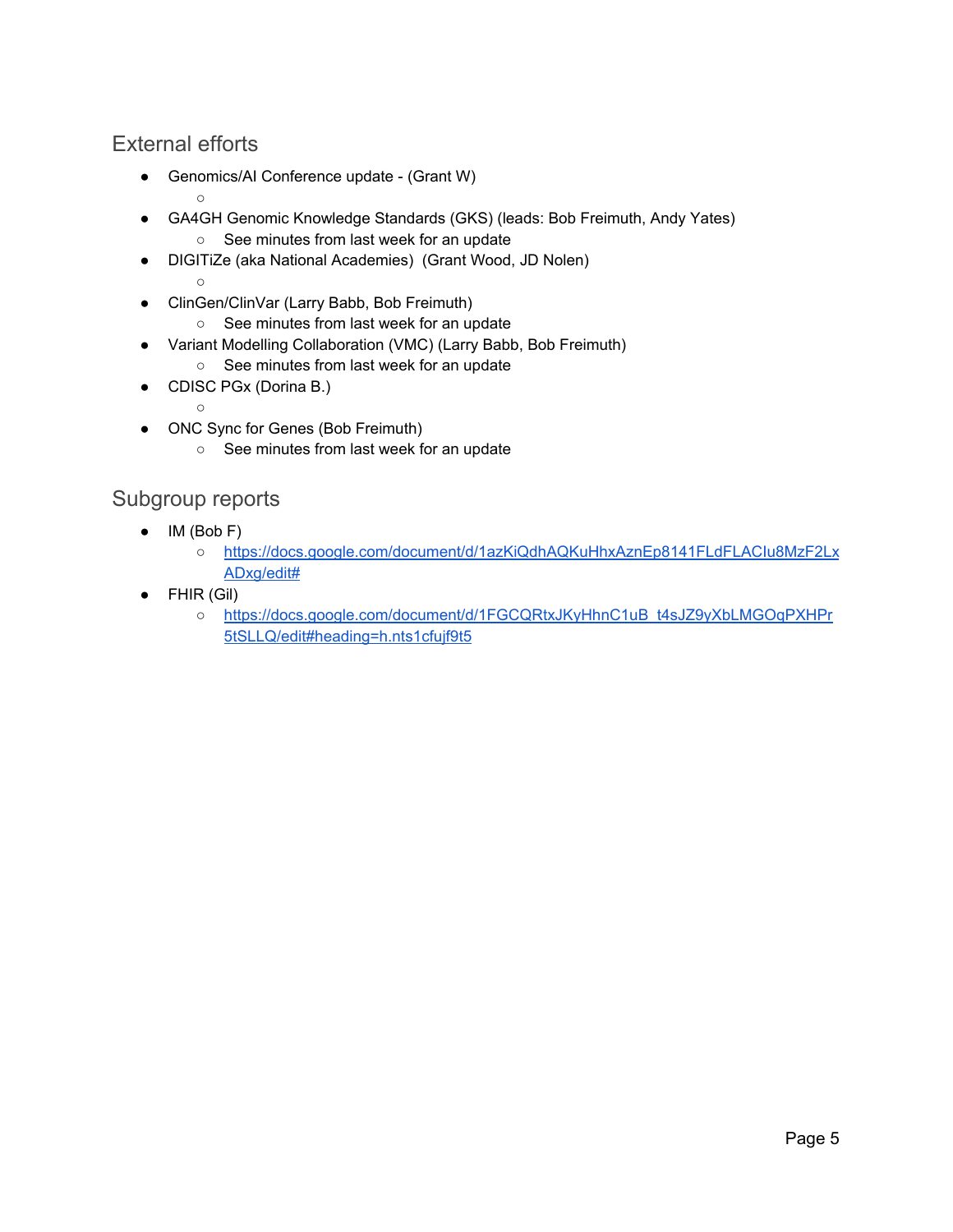# <span id="page-5-0"></span>Topic 1: May WGM Agenda planning

- **● <https://tinyurl.com/CG-WGM-May2018-agenda>**
- **● [https://docs.google.com/document/d/1x8mtgqnkMmlw92sikw8Sa6VYJ4XUSYu](https://docs.google.com/document/d/1x8mtgqnkMmlw92sikw8Sa6VYJ4XUSYu4vyIKidJNjTM/edit) [4vyIKidJNjTM/edit](https://docs.google.com/document/d/1x8mtgqnkMmlw92sikw8Sa6VYJ4XUSYu4vyIKidJNjTM/edit)**
- Doodle poll for WGM attendance (please indicate if don't planning on attending, by leaving those sessions blank)
	- <https://doodle.com/poll/cyadwwiiw9hkvy8r>

## <span id="page-5-1"></span>Topic 2: Reminder - Ballot closes May 7

<span id="page-5-2"></span>Only  $\sim$  2 weeks left for review and ballot comments!

## Topic 3: DAM updates

DAM - Ballot [updates](https://www.hl7.org/documentcenter/public/wg/clingenomics/CG%20DAM%20-%20Ballot%20comment%20updates.zip)

Gil - 3 documents

- 1. Word document with changes tracked
- 2. Spreadsheet w/ballot comments (new wording + disposition)
- 3. Publication document

Need to vote to publish.

Arthur - If published, can we still make comments?

Gil - We are in Phase 1. Can be more versions/updates.

Bob F - Can additional corrections get made to this version once published?

Gil - Some ballot comments were typos, been reviewed twice. Any other changes would be a new version. Once we publish it, we can get a broader set of input since it is available. Bob F - Have not reviewed, but we do need to vote before the WGM.

Give everyone to Friday to make comments on the changes Vote next Tuesday to publish Will share link to track future changes to the DAM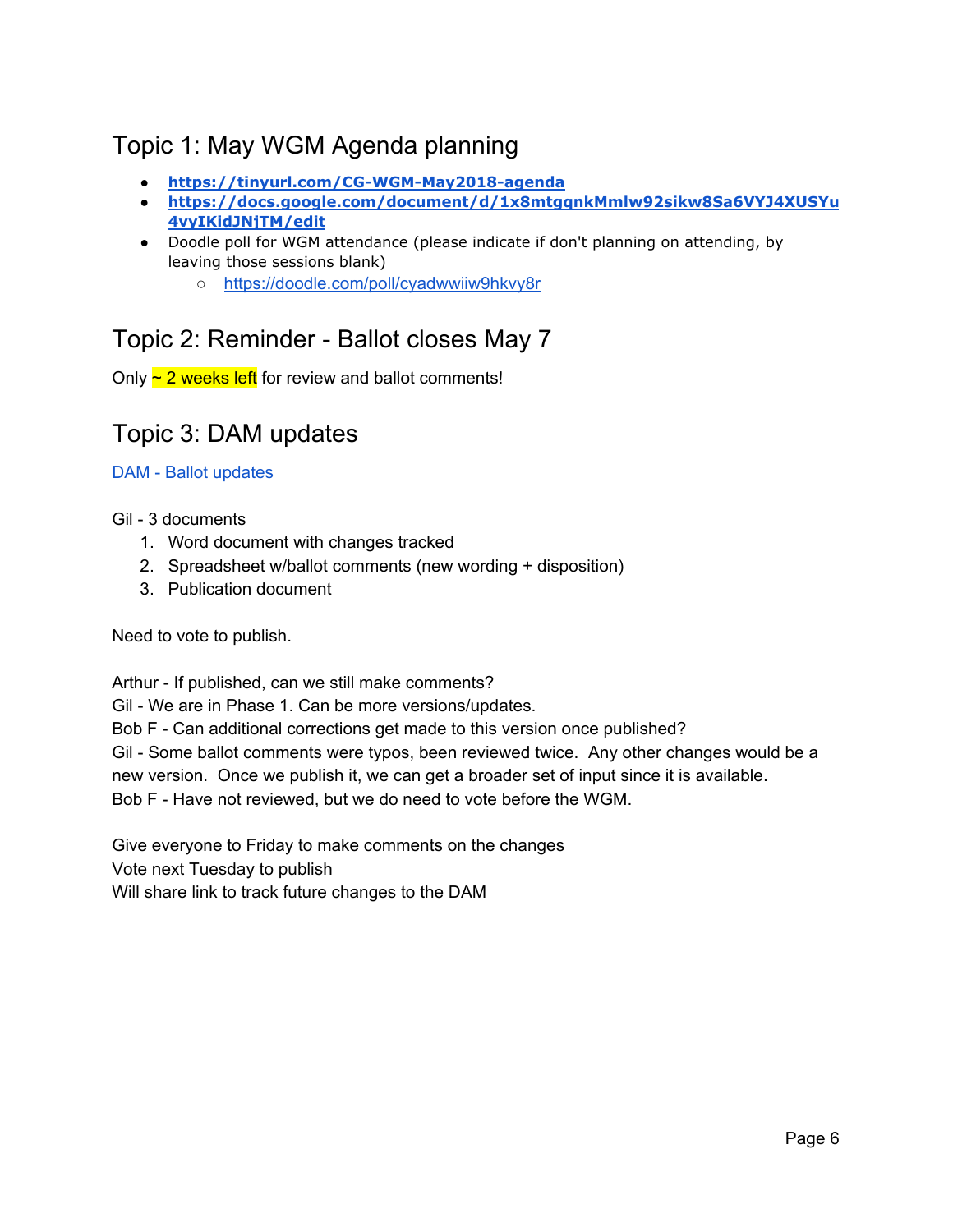<span id="page-6-0"></span>Chat